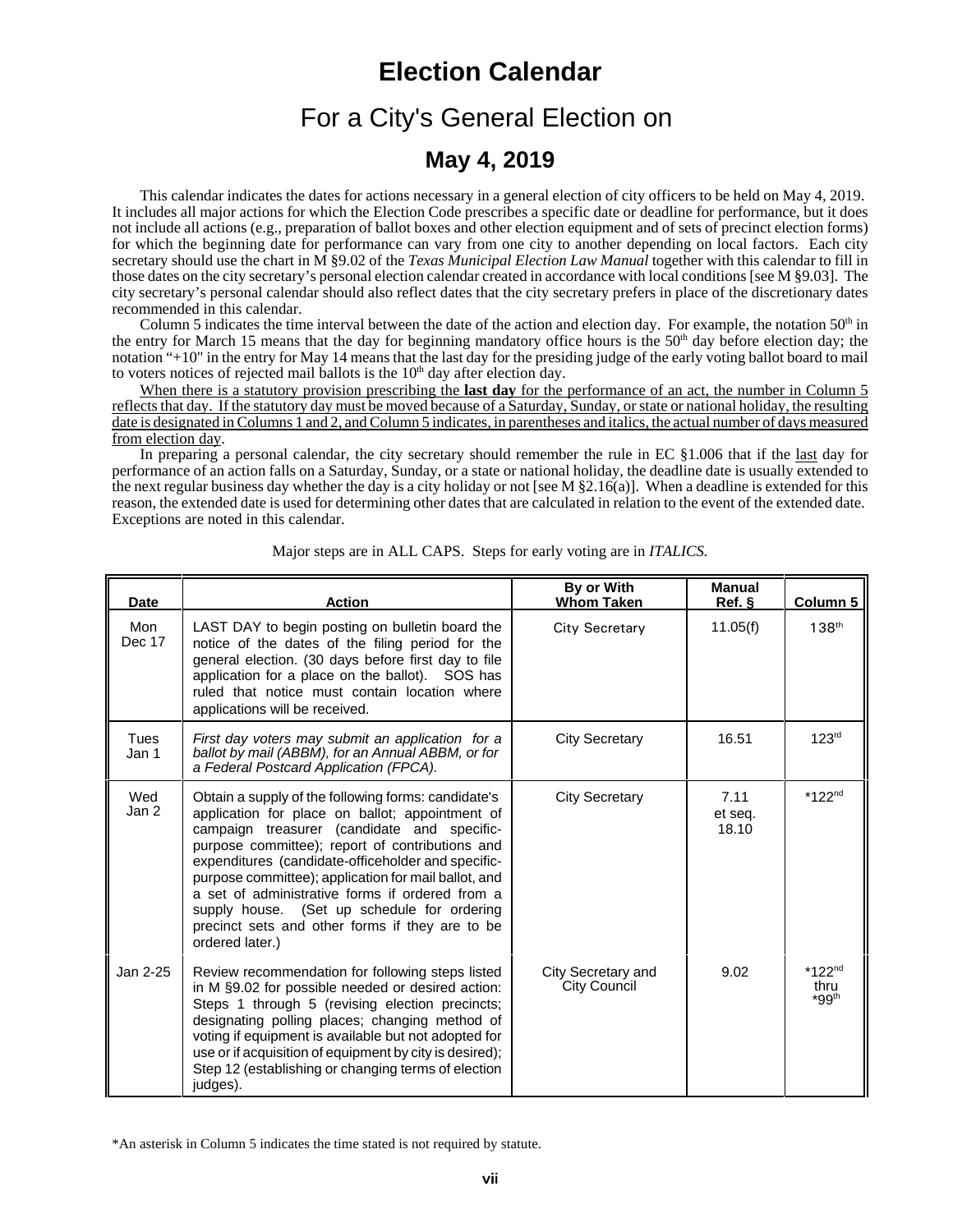| <b>Date</b>              | <b>Action</b>                                                                                                                                                                                                                                                                      | By or With<br><b>Whom Taken</b> | <b>Manual</b><br>Ref.            | Column 5                                |
|--------------------------|------------------------------------------------------------------------------------------------------------------------------------------------------------------------------------------------------------------------------------------------------------------------------------|---------------------------------|----------------------------------|-----------------------------------------|
| Tue<br><b>Jan 15</b>     | Last day for timely filing of semi-annual report of<br>contributions and expenditures.                                                                                                                                                                                             | City<br>Secretary               | 18.05                            | Jan 15                                  |
| Wed                      | <b>GENERAL ELECTION</b>                                                                                                                                                                                                                                                            |                                 |                                  |                                         |
| <b>Jan 16</b>            | FIRST DAY FOR FILING APPLICATION for place<br>on ballot. This is the 30 <sup>th</sup> day before filing deadline.                                                                                                                                                                  | City<br>Secretary               | 11.05                            | $108^{\text{th}}$                       |
| Jan 16                   | FIRST DAY FOR FILING DECLARATION OF<br>WRITE-IN CANDIDACY.                                                                                                                                                                                                                         | City<br>Secretary               | 11.10                            | $108^{\text{th}}$                       |
| Mon<br>Jan 21-<br>Feb 15 | Recommended period for CALLING ELECTION<br>AND POSTING NOTICE OF ELECTION on bulletin<br>board.                                                                                                                                                                                    | Mayor <sup>[1]</sup>            | 10.02<br>10.03<br>10.04<br>10.12 | $*103rd$<br>thru<br>78 <sup>th</sup>    |
| Mon<br>Feb 4             | LAST DAY for small city in small county to provide<br>secretary of state notice of intent to use exception<br>to accessibility requirements or show undue burden,<br>if required. 90 <sup>th</sup> day is on Sun. This action is<br>extended to Mon, Feb 4 (89 <sup>th</sup> day). | City<br>Secretary               | $7.07(d)$ , (e), (f)             | 90 <sup>th</sup><br>(89 <sup>th</sup> ) |
| Tue<br>Feb 12            | Remove candidate's name from ballot if the<br>candidate dies on or before Feb 12 (day before the<br>2 <sup>nd</sup> day before filing deadline, in other words, the 3 <sup>rd</sup><br>day before the filing deadline).                                                            | City<br>Secretary               | 11.25(a)                         | 81 <sup>st</sup>                        |
| Fri<br>Fri               | <b>GENERAL ELECTION</b>                                                                                                                                                                                                                                                            |                                 |                                  |                                         |
| Feb 15                   | STATUTORY LAST DAY FOR ORDERING<br>ELECTION. <sup>[2]</sup>                                                                                                                                                                                                                        | Mayor[1]                        | 10.04                            | 78 <sup>th</sup>                        |
| Feb 15                   | LAST DAY FOR FILING APPLICATION FOR<br>PLACE ON BALLOT (must be received by 5<br>p.m.). City Secretary's office should stay open<br>until 5 p.m.                                                                                                                                   | City<br>Secretary               | 11.05(a)<br>11.06                | 78 <sup>th</sup>                        |
| Feb 15                   | Recommended LAST DAY FOR<br><b>NOTICE</b><br>DESIGNATING ELECTION PRECINCTS AND<br>POLLING PLACES.                                                                                                                                                                                 | <b>City Council</b>             | 3.07                             | $*78$ <sup>th</sup>                     |
| Mon<br>Feb 18            | Recommended beginning date for preliminary work<br>on appointment of election judges.                                                                                                                                                                                              | City<br>Secretary               | 4.08                             | $*75$ <sup>th</sup>                     |
| Feb 18                   | Recommended last day to POST 72 HOUR<br>NOTICE OF DRAWING for order of names on<br>ballot. Must be posted at least 72 hours preceding<br>the time of the drawing.                                                                                                                  | City<br>Secretary               | 8.06                             | $*75$ <sup>th</sup>                     |
|                          | NOTE: Feb 18 is Presidents' Day, a state holiday.<br>If the city is open for business, these recommended<br>actions may be taken.                                                                                                                                                  |                                 |                                  |                                         |
| Tue<br>Feb 19            | LAST DAY FOR A WRITE-IN CANDIDATE to<br>declare candidacy in the GENERAL election.                                                                                                                                                                                                 | City<br>Secretary               | 11.10                            | 74 <sup>th</sup>                        |
| Wed<br>Feb 20            | If no candidate has an opponent in an election<br>considered to be a separate election, deliver the<br>certification of unopposed candidates to the city<br>council.                                                                                                               | City<br>Secretary               | 10.23                            | 73 <sup>rd</sup>                        |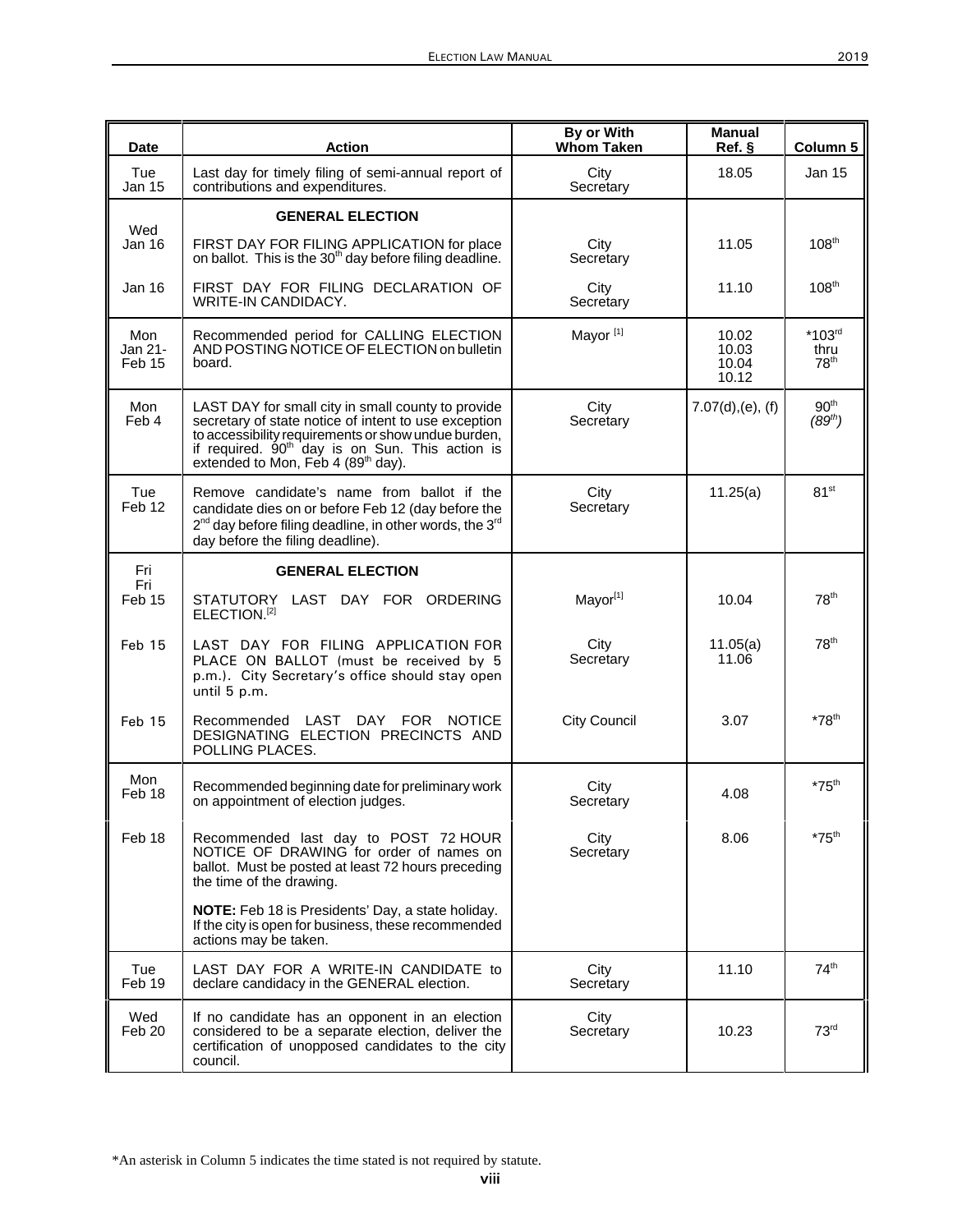| <b>Date</b>              | <b>Action</b>                                                                                                                                                                                                                                                                                                                                                         | By or With<br><b>Whom Taken</b>            | <b>Manual</b><br>Ref. § | Column 5                        |
|--------------------------|-----------------------------------------------------------------------------------------------------------------------------------------------------------------------------------------------------------------------------------------------------------------------------------------------------------------------------------------------------------------------|--------------------------------------------|-------------------------|---------------------------------|
| Thur<br>Feb<br>$21 - 25$ | Recommended period to CONDUCT DRAWING<br>FOR ORDER OF NAMES ON BALLOT. Prepare<br>ballot format and send it to printer.                                                                                                                                                                                                                                               | City<br>Secretary                          | 8.06                    | $*72nd$<br>thru<br>$*68th$      |
| Fri<br>Feb <sub>22</sub> | LAST DAY for a ballot candidate in general<br>election to withdraw and have name omitted<br>from the ballot (withdrawal request must be<br>received by 5 p.m.). See M §11.22(f) for an<br>exception applicable to untimely withdrawal.                                                                                                                                | City<br>Secretary                          | 8.05(b)<br>11.22(b)     | 71 <sup>st</sup>                |
| Feb <sub>22</sub>        | LAST DAY for a write-in candidate to withdraw in<br>general election and have name omitted from<br>write-in list. The statute does not state a time, but<br>the SOS considers 5 p.m. the deadline.                                                                                                                                                                    | City<br>Secretary                          | 11.22(b)                | 71 <sup>st</sup>                |
| Feb 22                   | LAST DAY that a declaration of ineligibility<br>causes omission of candidate's name from ballot<br>in the general election. City secretary's office<br>should stay open until 5 p.m.                                                                                                                                                                                  | City<br>Secretary                          | 11.23<br>11.24          | 71 <sup>st</sup>                |
| Sat<br>Feb <sub>23</sub> | LAST DAY to order a <b>SPECIAL ELECTION</b> to fill a<br>vacancy so that the filing deadline will be the 62 <sup>nd</sup><br>day before election day. This date remains on Sat<br>because it is not the last day to order a special<br>election.                                                                                                                      | <b>City Council</b><br>City<br>Secretary   | 13.06                   | 70 <sup>th</sup>                |
| Mon<br>Mar 4             | If a <b>SPECIAL ELECTION</b> to fill a vacancy is held<br>together with the general election, and the SPECIAL<br><b>ELECTION</b> was ordered on or before the $70th$ day<br>before the election, this is the LAST DAY to file an<br>application for a place on the ballot and the<br>LAST DAY to file a declaration of write-in<br>candidacy in the SPECIAL ELECTION. | City<br>Secretary                          | 13.06                   | 62 <sup>nd</sup><br>$(61^{st})$ |
|                          | 62 <sup>nd</sup> day is on Sunday. This action is extended to<br>Mon, Mar 4, the 61 <sup>st</sup> day.                                                                                                                                                                                                                                                                |                                            |                         |                                 |
| Tue<br>Mar 5             | LAST DAY TO DELIVER NOTICE OF THE<br><b>ELECTION</b><br>TO THE COUNTY CLERK AND<br>VOTER REGISTRAR of each county in which the<br>election will be held.                                                                                                                                                                                                              | City Council<br>(City Secretary)           | 10.16                   | 60 <sup>th</sup>                |
| Mar 5                    | First day of the period Texas Ethics Commission will<br>defer investigation until after election (or runoff) if an<br>allegation is filed.                                                                                                                                                                                                                            | City Secretary/ Texas<br>Ethics Commission | 18.01                   | 60 <sup>th</sup>                |
| Mar 5                    | Recommended day to contact the county clerk or<br>elections administrator concerning availability of the<br>initial list of voters who have submitted annual<br>applications for ballot by mail (ABBM).                                                                                                                                                               | <b>City Secretary</b>                      | 16.523                  | $*60th$                         |
| Fri<br>Mar 8             | Extended deadline to file for a place on the ballot in<br>a city office having a 4-year term if no one has filed<br>by 5 p.m. on Feb 15 (must be received by 5 p.m.).                                                                                                                                                                                                 | City<br>Secretary                          | 11.05                   | 57 <sup>th</sup>                |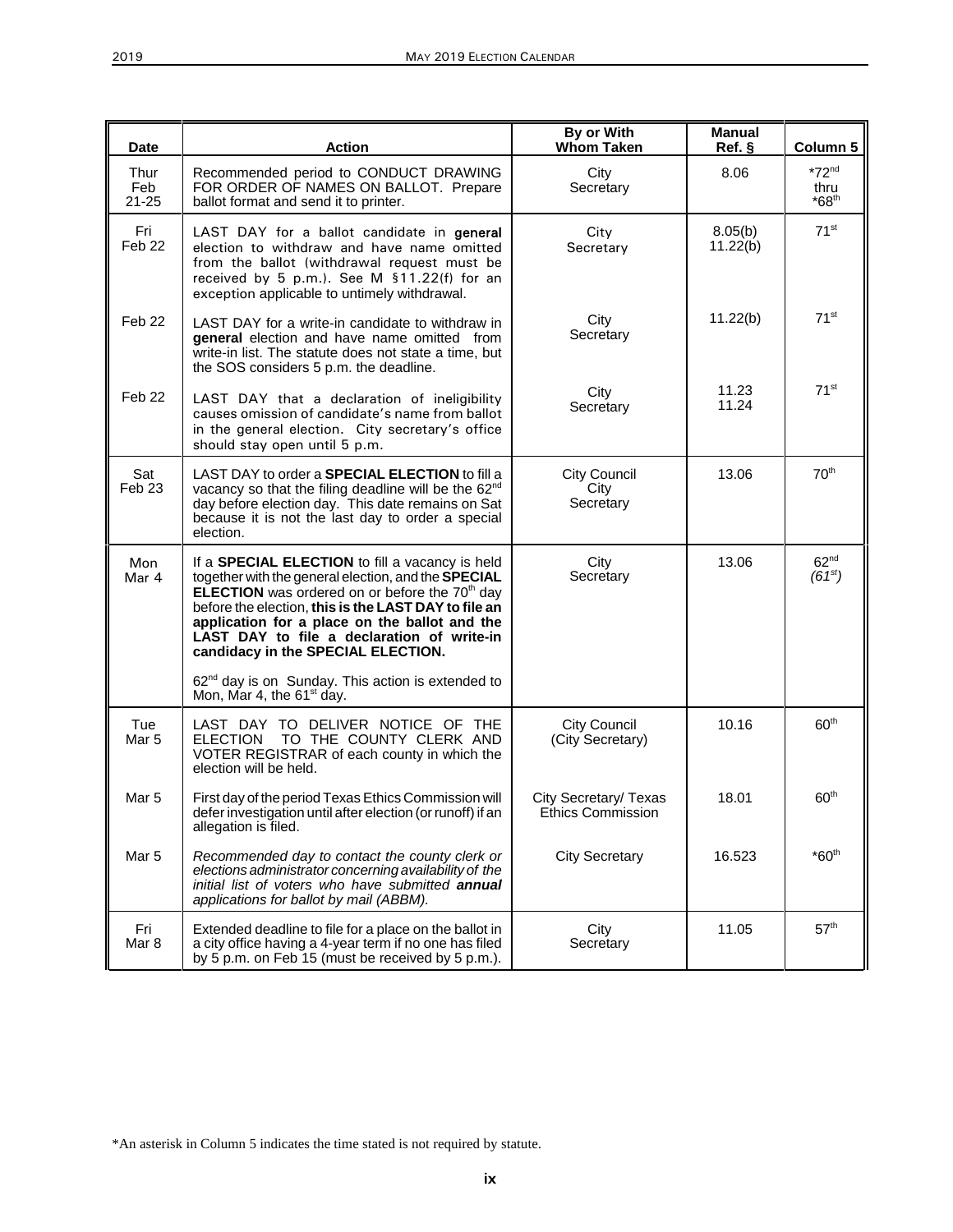| <b>Date</b>                 | <b>Action</b>                                                                                                                                                                                                                                                                                                                                                                                                                                  | By or With<br><b>Whom Taken</b> | <b>Manual</b><br>Ref.     | Column 5                               |
|-----------------------------|------------------------------------------------------------------------------------------------------------------------------------------------------------------------------------------------------------------------------------------------------------------------------------------------------------------------------------------------------------------------------------------------------------------------------------------------|---------------------------------|---------------------------|----------------------------------------|
| Fri<br>Mar 8                | If a <b>SPECIAL ELECTION</b> to fill a vacancy is held<br>together with the general election, and the SPECIAL<br><b>ELECTION</b> was called on or before the $70th$ day<br>before the election this is the:                                                                                                                                                                                                                                    | City<br>Secretary               | 8.05(b)<br>11.22<br>11.24 | 57 <sup>th</sup>                       |
|                             | 1. LAST DAY for a candidate in the special<br>election to withdraw (withdrawal request must<br>be received by 5 p.m.); and                                                                                                                                                                                                                                                                                                                     |                                 |                           |                                        |
|                             | 2. LAST DAY that a declaration of ineligibility;                                                                                                                                                                                                                                                                                                                                                                                               |                                 |                           |                                        |
|                             | causes omission of candidate's name from the<br>ballot.                                                                                                                                                                                                                                                                                                                                                                                        |                                 |                           |                                        |
|                             | <b>NOTE:</b> See M §11.22(f) for exception applicable to<br>untimely withdrawal.                                                                                                                                                                                                                                                                                                                                                               |                                 |                           |                                        |
| Mon<br>Mar 11-<br>22        | Recommended period for APPOINTING ELECTION<br>JUDGES. <sup>[2]</sup> (Schedule for first council meeting after<br>period if no meeting during period.) See M §10.15<br>on giving notice to election judges of their duties.                                                                                                                                                                                                                    | City Council <sup>[1]</sup>     | 4.03<br>4.04<br>4.05(b)   | $*54$ <sup>th</sup><br>thru<br>$*43rd$ |
| Thur<br>Mar 14              | RECOMMENDED DATE TO PRINT BALLOTS<br>which have been prepared earlier.                                                                                                                                                                                                                                                                                                                                                                         | City<br>Secretary               | 8.16                      | $*51$ <sup>st</sup>                    |
| Fri<br><b>Mar 15</b>        | Beginning date of period for mandatory office hours.<br>City Secretary must keep office open for at least 3<br>hours a day during regular office hours on regular<br>business days.                                                                                                                                                                                                                                                            | City<br>Secretary               | 2.15                      | 50 <sup>th</sup>                       |
| Tue<br><b>Mar 19</b>        | Last day to order a <b>SPECIAL ELECTION</b> to fill a<br>vacancy unless a law outside the EC provides for an<br>earlier date.                                                                                                                                                                                                                                                                                                                  | City<br>Secretary               | 13.06                     | 46 <sup>th</sup>                       |
| <b>Mar 19</b>               | Last day for a challenge of a candidate application<br>if the first ballots by mail are placed in the mail on<br>Mar 20.                                                                                                                                                                                                                                                                                                                       | City<br>Secretary               | 11.07(d)                  | $46^{\text{th}}$                       |
| Wed<br><b>Mar 20</b>        | FIRST DAY TO MAIL EARLY VOTING BALLOTS,<br>IF AVAILABLE. In addition, this day is the<br>DEADLINE for mailing ballots to FPCA voters and<br>other voters who are eligible for early voting<br>because they are voting from outside the United<br>States. If it is not possible to mail these ballots by<br>this deadline, the city secretary must notify the<br>secretary of state within 24 hours of knowing the<br>deadline will not be met. | City<br>Secretary               | 16.57                     | 45 <sup>th</sup>                       |
|                             | NOTE: The roster of persons mailed ballots is not<br>available to the public until the first business day<br>after election day [See M §16.56(g)].                                                                                                                                                                                                                                                                                             |                                 |                           |                                        |
| <b>Mon</b><br><b>Mar 25</b> | If a <b>SPECIAL ELECTION</b> to fill a vacancy is held<br>together with the general election, and the <b>SPECIAL</b><br><b>ELECTION</b> was ordered after the $70th$ day before<br>the election, this is the LAST DAY For filing an<br>application for a place on the ballot or file a<br>declaration of write-in candidacy in the SPECIAL<br><b>ELECTION.</b>                                                                                 | <b>City Council</b>             | 13.06(a)(2)               | 40 <sup>th</sup>                       |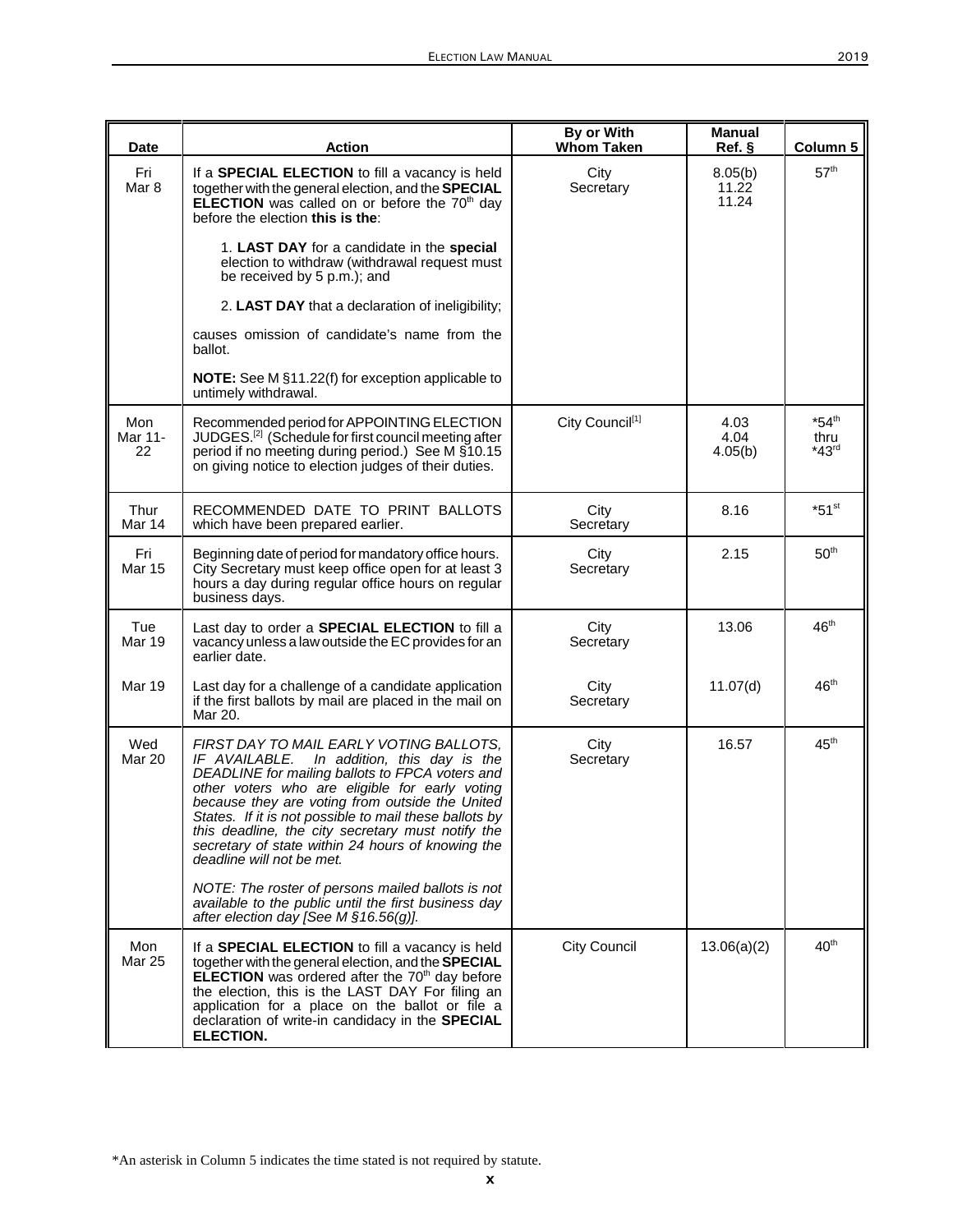| <b>Date</b>                                    | <b>Action</b>                                                                                                                                                                                                                                                                                                                  | By or With<br><b>Whom Taken</b>  | <b>Manual</b><br>$Ref.$ § | Column 5                                     |
|------------------------------------------------|--------------------------------------------------------------------------------------------------------------------------------------------------------------------------------------------------------------------------------------------------------------------------------------------------------------------------------|----------------------------------|---------------------------|----------------------------------------------|
| Sat<br>Mar 30                                  | LAST DAY for a candidate in a SPECIAL<br><b>ELECTION</b> with a filing deadline of the 40 <sup>th</sup> day, to<br>withdraw or be declared ineligible and have name<br>omitted from the ballot. The 35 <sup>th</sup> day is Sat, Mar 30.<br>EC §1.006 does not apply to this deadline, and this<br>deadline is not moved.      | City<br>Secretary                | 11.22(b)<br>11.24(b)      | 35 <sup>th</sup>                             |
|                                                | NOTE: See M §11.22(f) for exception applicable<br>to untimely withdrawal.                                                                                                                                                                                                                                                      |                                  |                           |                                              |
| Thur<br>Apr 4                                  | Due date for filing first report of campaign<br>contributions and expenditures by opposed<br>candidates and specific-purpose committees<br>supporting or opposing opposed candidates by 5<br>p.m. or midnight if filed electronically. City<br>secretary's office should stay open until 5 p.m.                                | City<br>Secretary                | 18.06                     | 30 <sup>th</sup>                             |
| Apr 4                                          | Last day for submitting voter registration application<br>in time to vote at the election or for requesting<br>transfer of registration in time to vote in new precinct<br>not in the same county and territory.                                                                                                               | Registrar                        | 6.23(g)<br>6.25(b)        | 30 <sup>th</sup>                             |
| Apr 4-<br>24                                   | PERIOD FOR PUBLISHING<br><b>NOTICE</b><br>OF.<br>ELECTION. Must be published at least once in a<br>newspaper during this period.                                                                                                                                                                                               | Mayor <sup>[1]</sup>             | 10.12<br>20.04            | 30 <sup>th</sup><br>thru<br>10 <sup>th</sup> |
| Apr 4                                          | Minimum 10 <sup>th</sup> day to begin posting continuous notice<br>if signature verification committee meets Apr 14.                                                                                                                                                                                                           | City<br>Secretary                | 16.72                     | 30 <sup>th</sup>                             |
| Apr 4                                          | Recommended last day to notify presiding judges of<br>duty to hold election.                                                                                                                                                                                                                                                   | Mayor                            | 10.15                     | $*30th$                                      |
| Apr 4                                          | Recommended last day to request voter registrar to<br>prepare lists of registered voters and furnish<br>statement of residence forms to be used in<br>conducting the election.                                                                                                                                                 | City<br>Secretary                | 6.32(d)<br>6.35<br>7.42   | $*30th$                                      |
| Apr 4                                          | Recommended day to begin posting the Notice of<br>Voting Order Priority for voters with mobility issues<br>on the city's website if the city maintains one.                                                                                                                                                                    | City<br>Secretary                | 9.221(d)                  | $*30th$                                      |
| Fri<br>Apr 12                                  | Recommended last day to request waiver of partial<br>manual recount of electronically counted ballots if<br>the secretary of state has not already issued a<br>waiver.                                                                                                                                                         | City<br>Secretary                | 9.45                      | $*22nd$                                      |
| Apr 12-25                                      | Possible period for posting notice <b>amending</b> notice<br>of branch early voting polling places.                                                                                                                                                                                                                            | City<br>Secretary                | 16.22(k)                  | 22 <sup>nd</sup><br>thru<br>9 <sup>th</sup>  |
| Sat<br>Apr 13<br>(Apr 12)<br>Recom-<br>mended) | LAST DAY for POSTING NOTICE OF ELECTION<br>on bulletin board for posting notices of city council<br>meetings. The 21 <sup>st</sup> day is on Sat. Technically, the<br>notice can be delayed until Mon, Apr 15, but it is<br>better practice to post no later than Fri, Apr 12,<br>which is the $22nd$ day before the election. | City<br>Secretary <sup>[1]</sup> | 10.12(c)                  | $21^{st}$                                    |
| Sun<br>Apr 14                                  | First day a signature verification committee may<br>begin work.                                                                                                                                                                                                                                                                | City<br>Secretary                | 16.72                     | 20 <sup>th</sup>                             |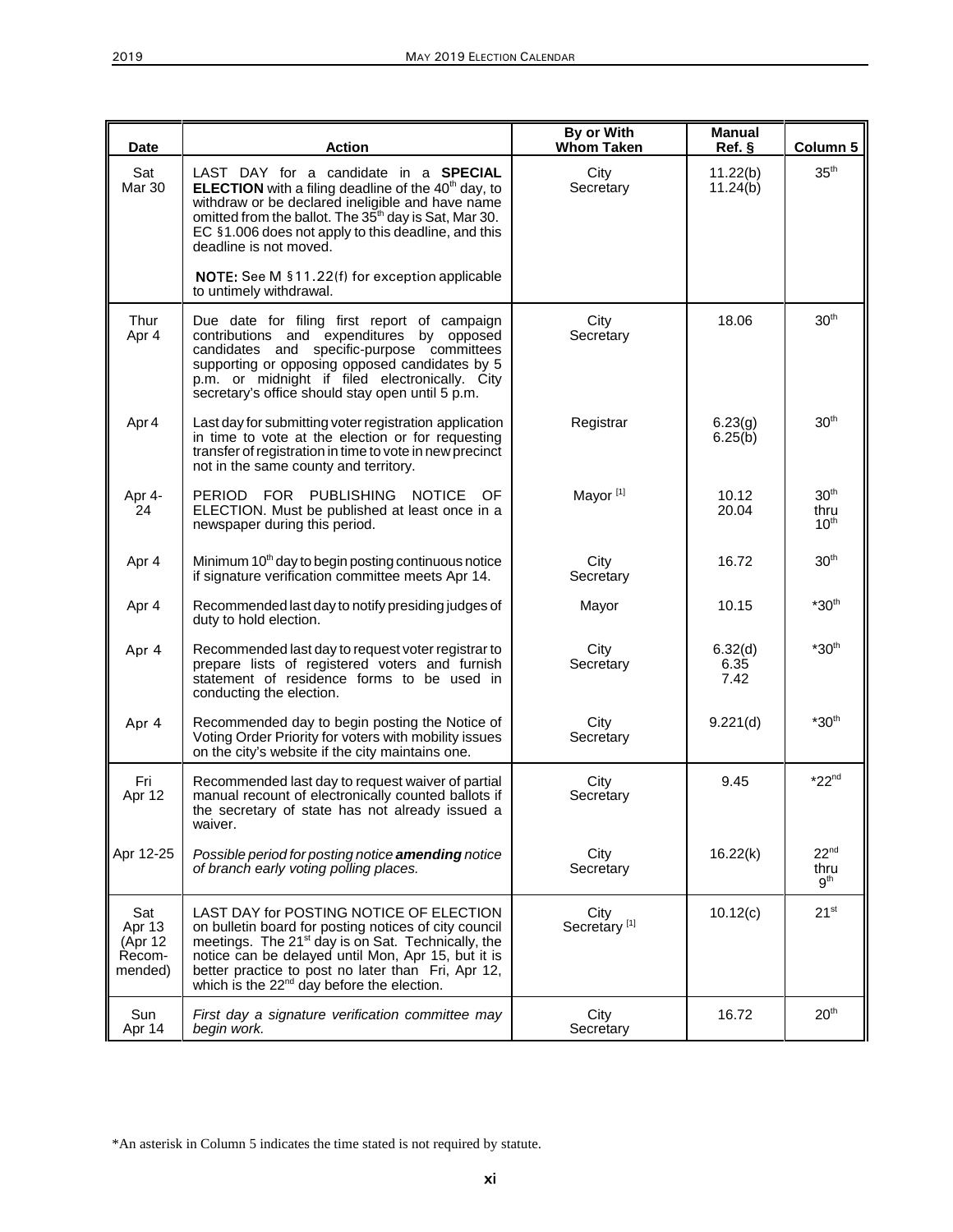| <b>Date</b>   | <b>Action</b>                                                                                                                                                                                                                                                                                                                                                                                                                                                                                                                              | By or With<br><b>Whom Taken</b> | <b>Manual</b><br>Ref.   | Column 5                                |
|---------------|--------------------------------------------------------------------------------------------------------------------------------------------------------------------------------------------------------------------------------------------------------------------------------------------------------------------------------------------------------------------------------------------------------------------------------------------------------------------------------------------------------------------------------------------|---------------------------------|-------------------------|-----------------------------------------|
| Mon<br>Apr 15 | Last day for unregistered applicant to submit a<br>federal postcard application and be eligible to vote<br>a full ballot (The $20th$ day before the election is<br>Sun, Apr 14. The deadline is extended so that if the<br>application is placed in the mail by Mon, Apr 15, it<br>is timely.)                                                                                                                                                                                                                                             | City<br>Secretary               | 17.02(a)<br>& (d)       | 20 <sup>th</sup><br>(19 <sup>th</sup> ) |
| Tue<br>Apr 16 | Recommended last day for publication of notice of<br>the test of automatic tabulating and DRE equipment<br>to be used in early voting if the test is on Apr 19.<br>(Notice for tabulating equipment must be 48 hours<br>before <b>date</b> of test. Notice for DRE equipment must<br>be 48 hours before test begins.)                                                                                                                                                                                                                      | City<br>Secretary               | 7.38(d)<br>7.40         | 18 <sup>th</sup>                        |
| Apr 16        | Last day early voting clerk, upon receipt of defective<br>early voting application, must mail 2 <sup>nd</sup> application<br>with explanation of defects and instructions.                                                                                                                                                                                                                                                                                                                                                                 | City<br>Secretary               | 16.53(c)                | $18^{\rm th}$                           |
| Wed<br>Apr 17 | Last day to begin posting continuous notice of<br>schedule for branch early voting polling places. (5th<br>day before beginning of early voting by personal<br>appearance.)                                                                                                                                                                                                                                                                                                                                                                | City<br>Secretary               | 16.22(k)                | 17 <sup>th</sup>                        |
| Fri<br>Apr 19 | Last day to receive application from voter delivered<br>in person for a ballot to be voted by mail (by close<br>of business). This is the last business day before<br>the beginning of early voting by personal<br>appearance.                                                                                                                                                                                                                                                                                                             | City<br>Secretary               | 16.51(e)(5)             | 15 <sup>th</sup>                        |
| Apr 19        | Last day to accept an FPCA without a postmark to<br>prove mailing date and mail the voter a full ballot if<br>the voter is not permanently registered.                                                                                                                                                                                                                                                                                                                                                                                     | City<br>Secretary               | 17.02(d)                | 15 <sup>th</sup>                        |
| Apr 19        | Last day for conducting first test of automatic<br>tabulating and DRE equipment to be used for early<br>voting (at least 48 hours before it is used).                                                                                                                                                                                                                                                                                                                                                                                      | City<br>Secretary               | $7.40(c)$ & (d)         | 15 <sup>th</sup>                        |
| Apr 19        | DEADLINE<br>STATUTORY<br><b>FOR NOTIFYING</b><br>JUDGES OF DUTY TO HOLD THE ELECTION.                                                                                                                                                                                                                                                                                                                                                                                                                                                      | Mayor                           | 10.15(a)                | 15 <sup>th</sup>                        |
| Apr 19        | Last day to challenge write-in candidate for<br>compliance.                                                                                                                                                                                                                                                                                                                                                                                                                                                                                | City<br>Secretary               | 11.10(h)                | 15 <sup>th</sup>                        |
| Sun<br>Apr 21 | First day cities holding joint election with county<br>having population of 100,000 or more may convene<br>the early voting ballot board to process mail ballots.<br>24-hour notice must be posted for each delivery of<br>voting materials made before election day. If notice<br>requirements have been followed, the board may<br>process the materials but may not count the ballots<br>until after the end of the period of early voting by<br>personal appearance. $(9th$ day before end of early<br>voting by personal appearance.) | City<br>Secretary               | 16.74(a)                | 13 <sup>th</sup>                        |
| Mon<br>Apr 22 | FIRST DAY FOR EARLY VOTING BY PERSONAL<br>APPEARANCE. If voting will be conducted on Sat<br>or Sun, Apr 27 or 28, notice of schedule must be<br>posted at least 72 hours before first hour of the<br>weekend voting. (The city council must designate 2<br>weekdays that early voting will be conducted for 12<br>hours.)                                                                                                                                                                                                                  | City<br>Secretary               | 16.21<br>16.22(d) & (i) | 12 <sup>th</sup>                        |
| Apr 22        | First day for new illness or disability allowing late<br>application for late (emergency) early voting.                                                                                                                                                                                                                                                                                                                                                                                                                                    | Voter                           | 17.16                   | 12 <sup>th</sup>                        |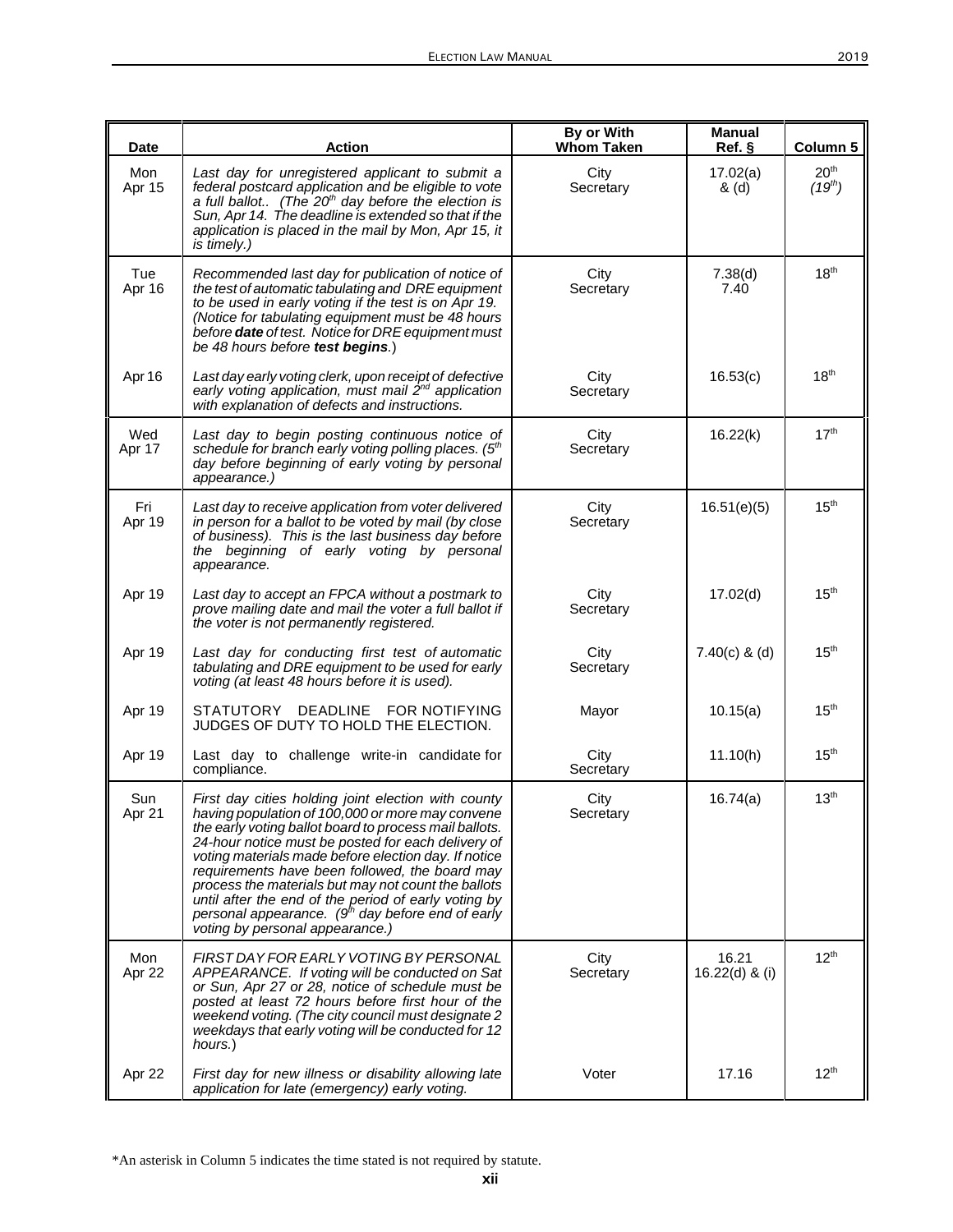| <b>Date</b>    | <b>Action</b>                                                                                                                                                                                                                                                                                                                                                | By or With<br><b>Whom Taken</b> | <b>Manual</b><br>Ref.       | Column 5         |
|----------------|--------------------------------------------------------------------------------------------------------------------------------------------------------------------------------------------------------------------------------------------------------------------------------------------------------------------------------------------------------------|---------------------------------|-----------------------------|------------------|
| Tue<br>Apr 23  | Last day to accept application by mail for a ballot to<br>be voted by mail, by 12 noon or close of business,<br>whichever is later.                                                                                                                                                                                                                          | City<br>Secretary               | 16.51(d)                    | 11 <sup>th</sup> |
| Apr 23         | Last day to accept an FPCA from a registered voter.                                                                                                                                                                                                                                                                                                          | City<br>Secretary               | 17.02(b)                    | $11^{th}$        |
| Apr 23         | Last day for county clerk or election administrator<br>to deliver final list of voters that submitted an annual<br>ABBM.                                                                                                                                                                                                                                     | City<br>Secretary               | 16.523(a)                   | $11^{th}$        |
| Wed<br>Apr 24  | LAST DAY FOR PUBLICATION OF NOTICE OF<br>ELECTION.                                                                                                                                                                                                                                                                                                           | Mayor <sup>[1]</sup>            | 10.12                       | $10^{\text{th}}$ |
| Apr 24         | Last day to post notice if early voting will be<br>conducted on Sat, Apr 27.                                                                                                                                                                                                                                                                                 | City<br>Secretary               | 16.22(k)                    | 10 <sup>th</sup> |
| Thur<br>Apr 25 | Last day to post notice if early voting will be<br>conducted on Sun, Apr 28.                                                                                                                                                                                                                                                                                 | City<br>Secretary               | 16.22(k)                    | 9 <sup>th</sup>  |
| Fri<br>Apr 26  | Due date for filing second report of campaign<br>contributions and expenditures by 5 p.m. or midnight<br>if filed electronically.                                                                                                                                                                                                                            | City<br>Secretary               | 18.06(c)<br>18.08(a)<br>&c) | 8 <sup>th</sup>  |
| Sun<br>Apr 28  | Last day for publication of notice of first test of<br>automatic tabulating equipment to be used at a<br>polling place if the first test is on May 2. (48 hours<br>before <b>date</b> of test.)                                                                                                                                                              | City<br>Secretary               | 7.40(d)                     | 6 <sup>th</sup>  |
| Apr 28         | Last day for publication of notice of first test of DRE<br>equipment to be used at a polling place if the first<br>test is on May 2. Notice must be published at least<br>48 hours before test begins for DRE's. To assure<br>48 hours before test begins, notice should be<br>published by 3 <sup>rd</sup> day before date of test.                         | City<br>Secretary               | 7.38(d)                     | 6 <sup>th</sup>  |
|                | NOTE: Even though Apr 28 is a Sun, these<br>deadlines are not moved because these notices are<br>contingent on testing being conducted on May 2.<br>Ideally, these notices and tests would have occurred<br>before this date.                                                                                                                                |                                 |                             |                  |
| Mon<br>Apr 29  | Last day for publication of notice of first test of<br>automatic tabulating equipment to be used at a<br>central counting station if the first test is on May 3.<br>(48 hours before date of test.)                                                                                                                                                          | City<br>Secretary               | $7.40(b)$ &<br>(d)          | 5 <sup>th</sup>  |
| Apr 29         | First day for death in family to qualify for late<br>(emergency) early voting.                                                                                                                                                                                                                                                                               | City<br>Secretary               | 17.31                       | 5 <sup>th</sup>  |
| Tue<br>Apr 30  | LAST DAY OF REGULAR EARLY VOTING BY<br>PERSONAL APPEARANCE.                                                                                                                                                                                                                                                                                                  | City<br>Secretary               | 16.21(c)                    | 4 <sup>th</sup>  |
| Apr 30         | Recommended day for first test of automatic<br>tabulating equipment to be used at a polling place<br>or central counting station and DRE equipment to<br>be used at a polling place. If tests are conducted on<br>this recommended day, make sure all notices have<br>been published. See entries for Apr 28 and 29 for<br>deadlines for notice publication. | <b>City Secretary</b>           | 7.40(d)                     | $*4th$           |

<sup>\*</sup>An asterisk in Column 5 indicates the time stated is not required by statute.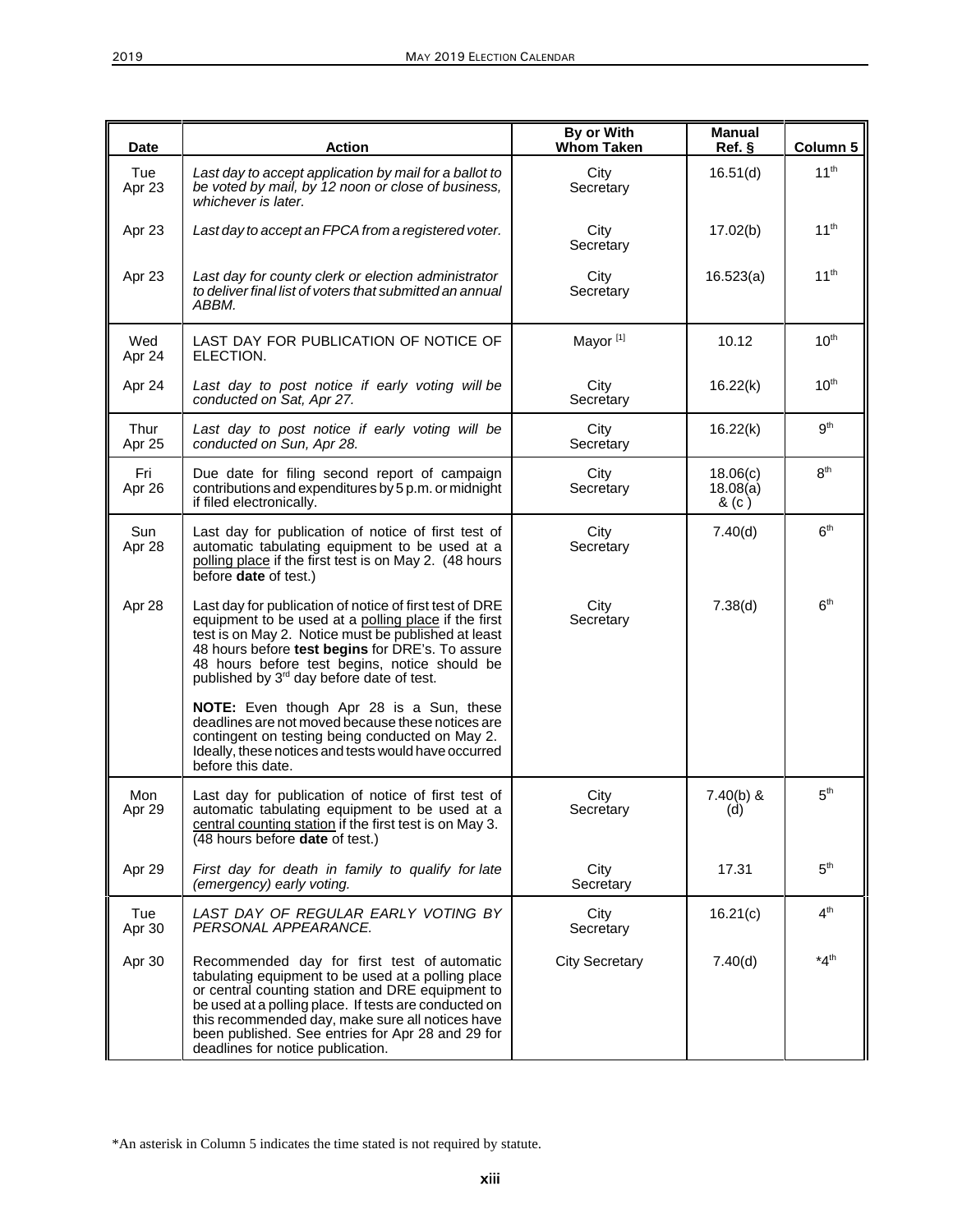| <b>Date</b>      | <b>Action</b>                                                                                                                                                                                                                                                                                                                                                                                                                         | By or With<br><b>Whom Taken</b> | Manual<br>Ref. §    | Column 5                                  |
|------------------|---------------------------------------------------------------------------------------------------------------------------------------------------------------------------------------------------------------------------------------------------------------------------------------------------------------------------------------------------------------------------------------------------------------------------------------|---------------------------------|---------------------|-------------------------------------------|
| Apr 30-<br>May 4 | As soon as early voting is over, and until 7:00 p.m.<br>May 4, early voting materials may be delivered to<br>the early voting ballot board if notice requirements<br>have been followed. The board may process the<br>materials but may not count the ballots until polls<br>open on election day; unless the election is held<br>jointly with a county with population of 100,000 or<br>more, in which case, ballots may be counted. | City<br>Secretary               | $16.74(a)$ & (c)    | 4 <sup>th</sup> thru<br>close of<br>polls |
| Wed<br>May 1     | Last day to receive an application to cancel<br>mail ballot by a person who does not return the<br>ballot.                                                                                                                                                                                                                                                                                                                            | City<br>Secretary               | 16.59(a)            | 3 <sup>rd</sup>                           |
| May 1            | Last day for conducting first test of automatic<br>tabulating equipment to be used at a polling place<br>(at least 48 hours before used for counting on<br>election day). To assure 48 hours before 7 a.m. of<br>election day, test must be by 3 <sup>rd</sup> day. Notice must<br>be published at least 48 hours before date of test.                                                                                                | City<br>Secretary               | $7.40(c)$ & (d)     | 3 <sup>rd</sup>                           |
| May 1            | Last day for conducting first test of DRE equipment<br>to be used at a polling place or central counting<br>station (at least 48 hours before voting begins on<br>election day). To assure 48 hours before $\bar{7}$ am of<br>election day, test must be by 3 <sup>rd</sup> day. Notice must be<br>published at least 48 hours before test begins for<br>DRE <sub>s.</sub>                                                            | <b>City Secretary</b>           | $7.38(d)(1)$ & (2)  | 3 <sup>rd</sup>                           |
| May<br>$1 - 3$   | Period to apply for late (emergency) early voting<br>because of death in family Apr 29 or later. Requires<br>absence from county on election day.                                                                                                                                                                                                                                                                                     | City<br>Secretary               | 17.33               | 3 <sup>rd</sup><br>thru 1 <sup>st</sup>   |
| May<br>$1 - 3$   | Recommended time to prepare list of registered<br>voters for early voting ballot board if more than one<br>early voting polling place. The early voting clerk<br>must mark the names on the list of registered voters<br>of persons who voted early, before this list is<br>delivered to the precinct election judges.                                                                                                                | City<br>Secretary               | 16.76<br>16.83(a)   | $*3rd$<br>thru 1 <sup>st</sup>            |
| May<br>$1 - 4$   | Period to apply for late (emergency) early voting<br>because of illness or disability originating on or after<br>Apr 23.                                                                                                                                                                                                                                                                                                              | City<br>Secretary               | 17.17               | 3rd thru<br>Election<br>Day,<br>5 p.m.    |
| Thur<br>May 2    | Last day for first test of automatic tabulating<br>equipment to be used at a central counting station.<br>The equipment musst be tested at least 48 hours<br>before it is used to count votes. Notice must be<br>published at least 48 hours before date of test.                                                                                                                                                                     | Presiding Judge                 | $7.40(b)$ & (c)     | 2 <sup>nd</sup>                           |
| Fri<br>May 3     | Last day to deliver precinct list of registered voters,<br>with the early voting voters marked, to presiding<br>judges and recommended date for delivery of<br>supplies to presiding judges.                                                                                                                                                                                                                                          | City<br>Secretary               | 7.47(b)<br>16.83(j) | 1 <sup>st</sup>                           |
| May 3            | Recommended date for delivery of equipment to<br>polling places (statutory deadline is 6 a.m. on<br>election day).                                                                                                                                                                                                                                                                                                                    | City<br>Secretary               | 7.48                | $*1$ <sup>st</sup>                        |
| May 3            | RECOMMENDED DAY TO POST NOTICE OF<br>COUNCIL MEETING to canvass the returns if<br>canvass will be on 3 <sup>rd</sup> day after election. Notice must<br>be posted at least 72 hours before time of meeting.                                                                                                                                                                                                                           | City<br>Secretary               | 9.42(b)             | *1 <sup>st</sup>                          |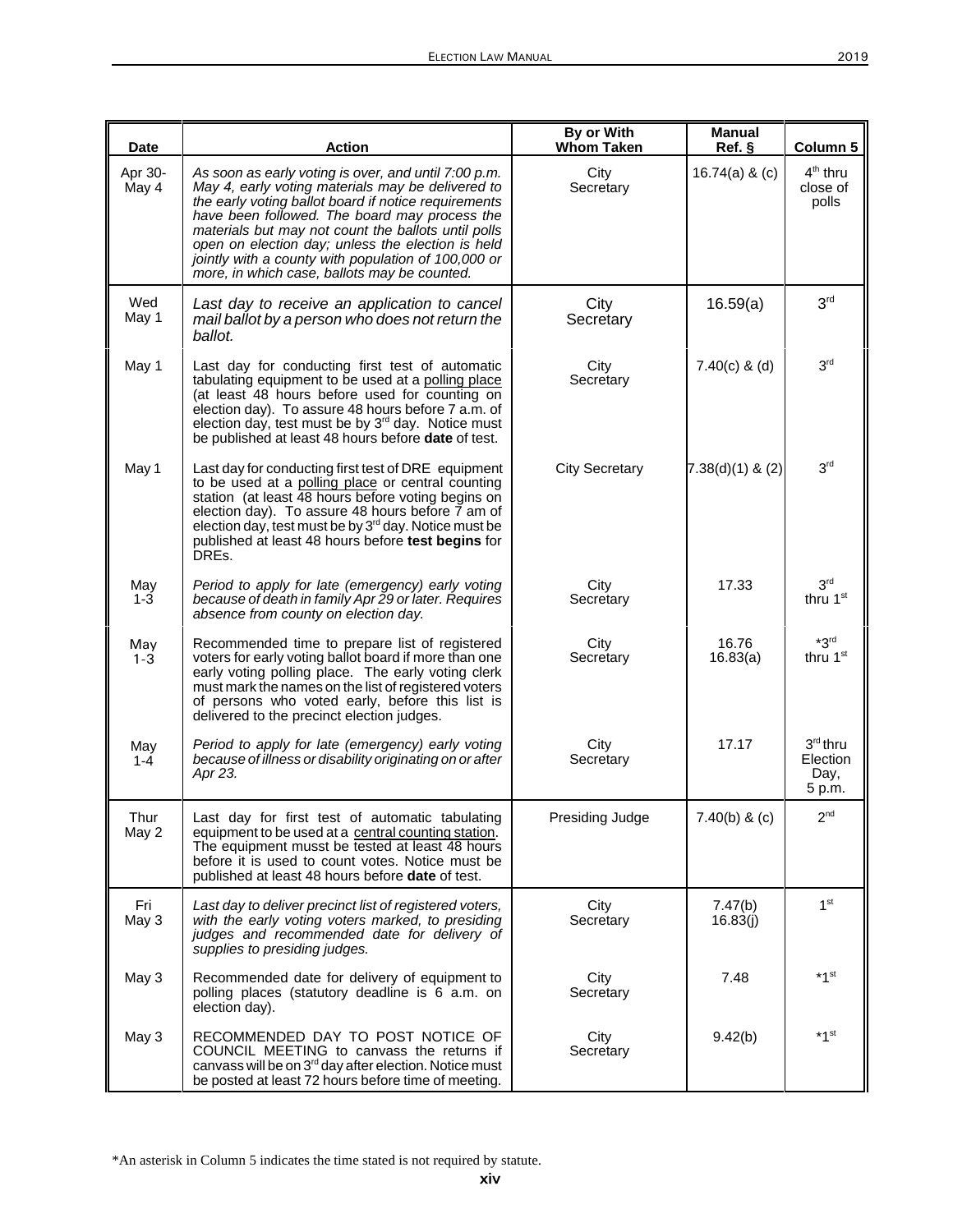| <b>Date</b>     | Action                                                                                                                                                                                                                                                                                                                                                                                 | By or With<br><b>Whom Taken</b>     | Manual<br>Ref.                   | Column 5        |
|-----------------|----------------------------------------------------------------------------------------------------------------------------------------------------------------------------------------------------------------------------------------------------------------------------------------------------------------------------------------------------------------------------------------|-------------------------------------|----------------------------------|-----------------|
| Fri<br>May 3    | Last day to submit an application (by close of<br>business) for and vote a ballot by personal<br>appearance due to death in immediate family that<br>occurred Apr 29 or later.                                                                                                                                                                                                         | City<br>Secretary                   | 17.33(b)                         | 1 <sup>st</sup> |
| Sat<br>May 4    | ELECTION DAY. Polls are open 7 a.m. to 7 p.m.<br>Voting by sick or disabled voters at main early<br>voting place, 7 a.m. to 7 p.m., where electronic<br>voting systems are used at precinct polling place.                                                                                                                                                                             | City<br>Secretary                   | 17.41                            | E Day           |
| May 4           | 7 a.m. to 7 p.m. early voting clerk's office must<br>remain open for early voting activities.                                                                                                                                                                                                                                                                                          | City<br>Secretary                   | 9.23                             | E Day           |
| May 4           | 5 p.m. deadline for late applications for ballots from<br>voters who became ill or disabled Apr 22 or later.                                                                                                                                                                                                                                                                           | City<br>Secretary                   | 17.16<br>17.17                   | E Day           |
| May 4           | Deliver early voting ballots, etc., to early voting<br>ballot board. Second key to ballot box is delivered<br>by chief of police or marshal.                                                                                                                                                                                                                                           | City<br>Secretary                   | 16.73(a)                         | E Day           |
| May 4           | 7 pm deadline for receiving ballots from voters who<br>became ill or disabled Apr 22 or later.                                                                                                                                                                                                                                                                                         | City<br>Secretary                   | 17.17                            | E Day           |
| May 4           | 7 pm first deadline for receiving early voting mail<br>ballots. After regular mail delivery, check mail box<br>for early voting mail ballots.                                                                                                                                                                                                                                          | City<br>Secretary                   | 9.23(c)<br>16.58(a)              | E Day           |
| May 4           | Receive precinct records, voted ballots, etc. (Chief<br>of police or marshal receives keys to ballot boxes<br>containing voted ballots.)                                                                                                                                                                                                                                               | City<br>Secretary<br>Mayor          | 9.33(d)<br>9.34                  | E Day           |
| May 4           | UNOFFICIAL TABULATION OF RESULTS.                                                                                                                                                                                                                                                                                                                                                      | City<br>Secretary                   | 9.35                             | E Day           |
| Mon<br>May 6    | Second deadline for receiving mail ballots if the<br>delivery envelop arrives before 5 pm and has a<br>cancellation mark indicating it was placed for<br>delivery at or before 7 p.m. at the location of the<br>election on election day. This second deadline<br>occurs the day after the election. The day after the<br>election is Sun. This deadline is extended to Mon,<br>May 6. | City<br>Secretary                   | 16.58(a)                         | $+1$<br>$(+2)$  |
| May 6           | First day for public access to early voting by mail<br>roster and applications and for mailed early voting<br>ballot materials, including those for annual ABBMs.                                                                                                                                                                                                                      | City<br>Secretary                   | 9.49(d)<br>16.56(g)<br>16.522(f) | $(+2)$          |
| May 6           | Last day to deliver provisional ballots to Voter<br>Registrar of each county in which city is located.                                                                                                                                                                                                                                                                                 | City<br>Secretary                   | 9.41(a)                          | $(+2)$          |
| Tue<br>May 7    | Provide Official STATEMENT OF ELECTED<br>OFFICER NOT APPOINTED BY THE GOVERNOR<br>and OATH OF OFFICE to candidates who appear<br>to have won, or may win. These are now Secretary<br>of State Forms 2201 and 2204. These are<br>provided at this time for information. They must be<br>signed after the canvass.                                                                       | City<br>Secretary                   | 12.32(d)                         | $+3$            |
| May<br>$7 - 13$ | Period during which early voting ballot board may<br>meet to count ballots received from outside the<br>United States if the early voting clerk certifies that<br>all ballots mailed from outside the United States<br>have been received.                                                                                                                                             | Early Voting<br><b>Ballot Board</b> | 16.74(f)(1)                      | +3 thru<br>+9   |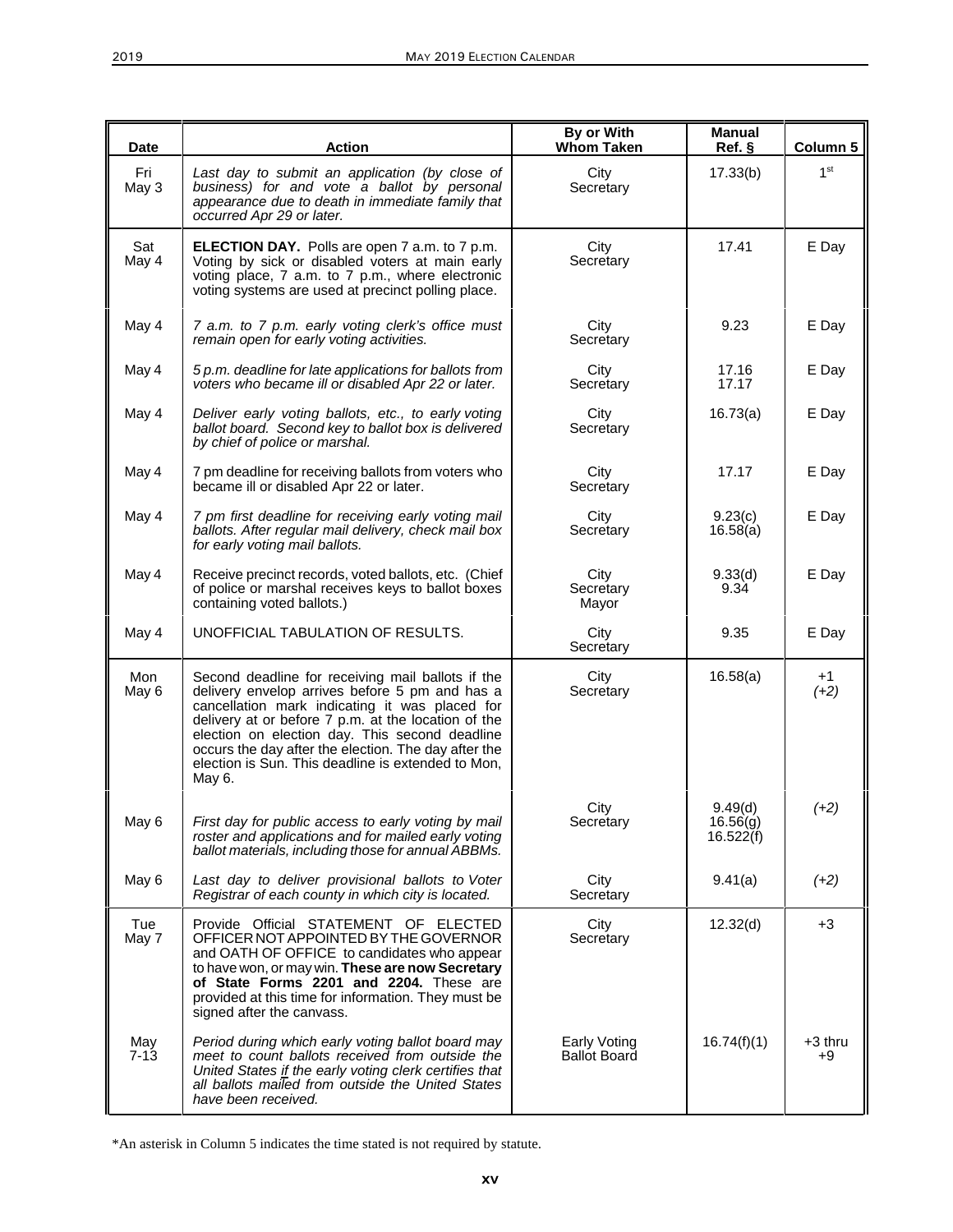| <b>Date</b>         | <b>Action</b>                                                                                                                                                                                                                                                                                                                                         | By or With<br><b>Whom Taken</b>                   | <b>Manual</b><br>Ref. | Column 5                    |
|---------------------|-------------------------------------------------------------------------------------------------------------------------------------------------------------------------------------------------------------------------------------------------------------------------------------------------------------------------------------------------------|---------------------------------------------------|-----------------------|-----------------------------|
| May<br>$7 - 15$     | PERIOD FOR OFFICIAL CANVASS. Mayor sets<br>exact day and hour. City secretary records results<br>in election register as soon as practicable after<br>canvass. [Canvass may occur before 11 <sup>th</sup> day only<br>if all FPCA ballots have been received and the<br>EVBB has completed the count of provisional<br>ballots.]                      | City Council/ City<br>Secretary                   | 9.42(b)<br>9.44       | $+3$ thru<br>$+11$          |
| May<br>$7 - 15$     | Completion before canvass of report of early votes<br>cast for each candidate or measure, by election<br>precinct.                                                                                                                                                                                                                                    | City<br>Secretary                                 | 16.87                 | +3 thru<br>$+11$            |
| May<br>$7 - 15$     | AFTER CANVASS, ISSUE CERTIFICATES OF<br>ELECTION.                                                                                                                                                                                                                                                                                                     | Mayor                                             | 12.23                 | +3 thru<br>$+11$            |
| May 7-<br>May 28    | Partial manual count of electronically counted<br>ballots if waiver not obtained from secretary of state,<br>must begin not later than 72 hours after polls close<br>and be completed by the $+21^{st}$ day. $+21^{st}$ day is Sat,<br>May 25. The date is extended to Tue, May 28 (+24 <sup>th</sup> )<br>day), because Mon, May 27 is Memorial Day. | City<br>Secretary                                 | 9.45                  | +3 thru<br>$+21$<br>$(+24)$ |
| Thur<br>May 9       | Last day to receive a ballot from outside the United<br>States, other than certain FPCA ballots. If received<br>between election day and this day, it must contain<br>a cancellation or receipt mark indicating that it was<br>placed for delivery before the time the polls were<br>required to close on election day.                               | City<br>Secretary                                 | 16.58(b)              | $+5$                        |
| Fri<br>May 10       | Last day to receive an FPCA ballot from a member<br>of the U.S. Armed Services or Merchant Marines or<br>a spouse or dependent of a member. No<br>cancellation or receipt mark is required.                                                                                                                                                           | City<br>Secretary                                 | 16.58(b)              | +6                          |
| May 10              | Last day for provisional voter to present ID to voter<br>registrar or execute required affidavit.                                                                                                                                                                                                                                                     | Voter Registrar                                   | 16.261(g)             | +6                          |
| May 10              | Early voting ballot board (EVBB) convenes to count<br>early voting ballots received by Thur, May 9, from<br>outside the United States, if the early voting clerk<br>did not certify that all ballots mailed from outside the<br>United States<br>had been received<br>earlier.<br>(Provisional ballots may also be processed at this<br>time.)        | Early Voting<br><b>Ballot Board</b>               | 16.74(f)              | +6                          |
| May 10              | Last day for voter registrar to complete the review<br>of provisional ballots.                                                                                                                                                                                                                                                                        | Voter Registrar                                   | 9.41(d)               | +6                          |
| May 10              | Last day for general custodian of election records<br>or presiding judge of the early voting ballot board<br>to retrieve the provisional ballots from the voter<br>registrar.                                                                                                                                                                         | <b>City Secretary</b>                             | 9.41(d)               | +6                          |
| May 10              | Type A elected officials may qualify and assume<br>duties of office [LGC §22.006]. The statute states<br>5 <sup>th</sup> day after election, excluding Sundays. The resulting day is the 6 <sup>th</sup> day after. Officials may not<br>take office until the canvass is complete unless the<br>election was cancelled.                              | Candidate with<br>City<br>Secretary               | 12.34                 | +6                          |
| Sun<br>May<br>12-20 | ORDERING OF RUNOFF ELECTION, if necessary,<br>not later than 5 <sup>th</sup> day after canvass.                                                                                                                                                                                                                                                       | <b>City Council</b><br>or<br>Mayor <sup>[1]</sup> | 14.04                 | $+8$ thru<br>+16            |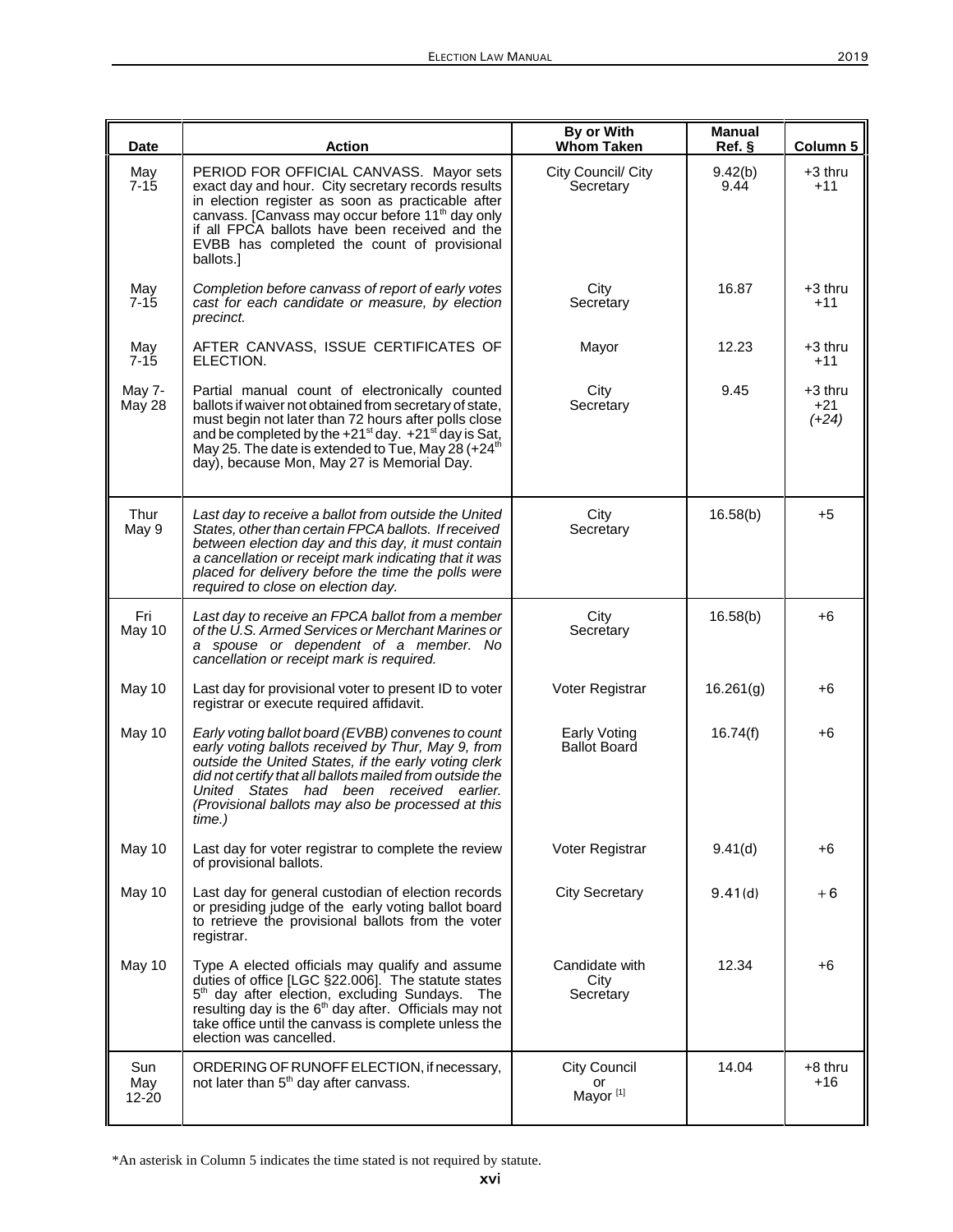| <b>Date</b>              | <b>Action</b>                                                                                                                                                                                                                                                                                                                                       | By or With<br><b>Whom Taken</b>                             | <b>Manual</b><br>Ref. §                | Column 5                                    |
|--------------------------|-----------------------------------------------------------------------------------------------------------------------------------------------------------------------------------------------------------------------------------------------------------------------------------------------------------------------------------------------------|-------------------------------------------------------------|----------------------------------------|---------------------------------------------|
| Mon<br>May 13            | Last day for Voter Registrar to designate a time of<br>delivery of provisional ballots to the general<br>custodian of election records or presiding judge of<br>the EVBB. Time must be before the convening of<br>the EVBB. The +7 day is May 11, a Sat. This<br>deadline is extended to Mon, May 13 (+9 <sup>th</sup> day).                        |                                                             | 9.41(c)<br><b>TAC</b><br>§81.175(d)(3) | $+7$<br>$(+9)$                              |
| May 13                   | Last day for the EVBB to convene for counting the<br>provisional ballots or any FPCA ballots from<br>members of the U.S. armed forces or merchant<br>marines or the spouse or dependent of a member.                                                                                                                                                | Early Voting<br><b>Ballot Board</b>                         | 16.77(b)<br>16.58(b)                   | $+9$                                        |
| Tue<br>May 14            | Last day for presiding judge of EVBB to mail notices<br>of rejected mail ballots to voters.                                                                                                                                                                                                                                                         | Presiding Judge of<br><b>EVBB</b>                           | 16.78                                  | $+10$                                       |
| Wed<br>May 15            | LAST DAY for conducting the official canvass of the<br>election.                                                                                                                                                                                                                                                                                    | <b>City Council</b>                                         | 9.42(b)                                | $+11$                                       |
| Fri<br>May 17-<br>May 28 | Period during which notice of disposition of<br>provisional ballots must be mailed to voters. If 10 <sup>th</sup><br>day is Sat or Sun (May 18-19), last day is Mon, May<br>20. If 10 <sup>th</sup> day is Sat, May 25, last day is Tue, May<br>28, because Mon, May 27 is Memorial Day.                                                            | Presiding Judge of<br><b>EVBB</b>                           | 16.77(e)                               | By 10 <sup>th</sup> day<br>after<br>canvass |
| Mon<br>May 27-<br>July 1 | POSSIBLE PERIOD FOR RUNOFF ELECTION,<br>depending on date of official canvass, unless a<br>charter provides for a later date. If Mon, May 27<br>(Memorial Day) is the first possible day, it does not<br>move, since it is not the last day for holding the<br>runoff. If 45 <sup>th</sup> day is Sat, Jun 29, the deadline<br>moves to Mon, Jul 1. | City<br>Secretary/<br><b>City Council</b>                   | 14.03                                  | $20^{th} - 45^{th}$<br>day after<br>canvass |
| Tue<br>May 28            | Last day for mailing results of manual count to<br>secretary of state, if no waiver is obtained. +21 <sup>st</sup> day<br>is Sat. The deadline is extended to Tue, May 28<br>(+24 <sup>th</sup> day) because Mon, May 27, is Memorial Day.                                                                                                          | City<br>Secretary                                           | 9.45                                   | $+21$<br>$(+24)$                            |
| Mon<br>Jun 3             | Last day to transmit election results by city precinct<br>in electronic form to secretary of state.                                                                                                                                                                                                                                                 | Mayor<br>(Presiding Officer of the<br>Canvassing Committee) | 9.44                                   | $+30$                                       |
| Thur<br><b>Jun 13</b>    | LAST DAY OF MANDATORY OFFICE HOURS.                                                                                                                                                                                                                                                                                                                 | City<br>Secretary                                           | 2.15                                   | $+40$                                       |
| Thur<br>July 4           | First day for transfer of voted ballots from the locked<br>ballot box to another secure container. This action<br>is not moved, because it is the first day, not the last<br>day for this action.                                                                                                                                                   | City<br>Secretary                                           | 9.49(g)                                | $+61$                                       |
| Mon<br>July 15           | Last day for timely filing of semiannual report of<br>contributions and expenditures.                                                                                                                                                                                                                                                               | City<br>Secretary                                           | 18.05                                  | July 15                                     |
| Mar 5,<br>2021           | Last day of preservation period for ballots and<br>other precinct election records of city election.                                                                                                                                                                                                                                                | <b>City Secretary</b>                                       | 9.49(g)                                | $+22$<br>months                             |

#### **Endnotes**

- [1] Follow home-rule city's charter provision, if any.
- [2] The city's governing body may choose to conduct a mock student election under EC §276.007. The major steps taken for a general election should be taken for a student election. The student election may be held on the first day before the election, but results must not be published until after the polls close on election day.

<sup>\*</sup>An asterisk in Column 5 indicates the time stated is not required by statute.